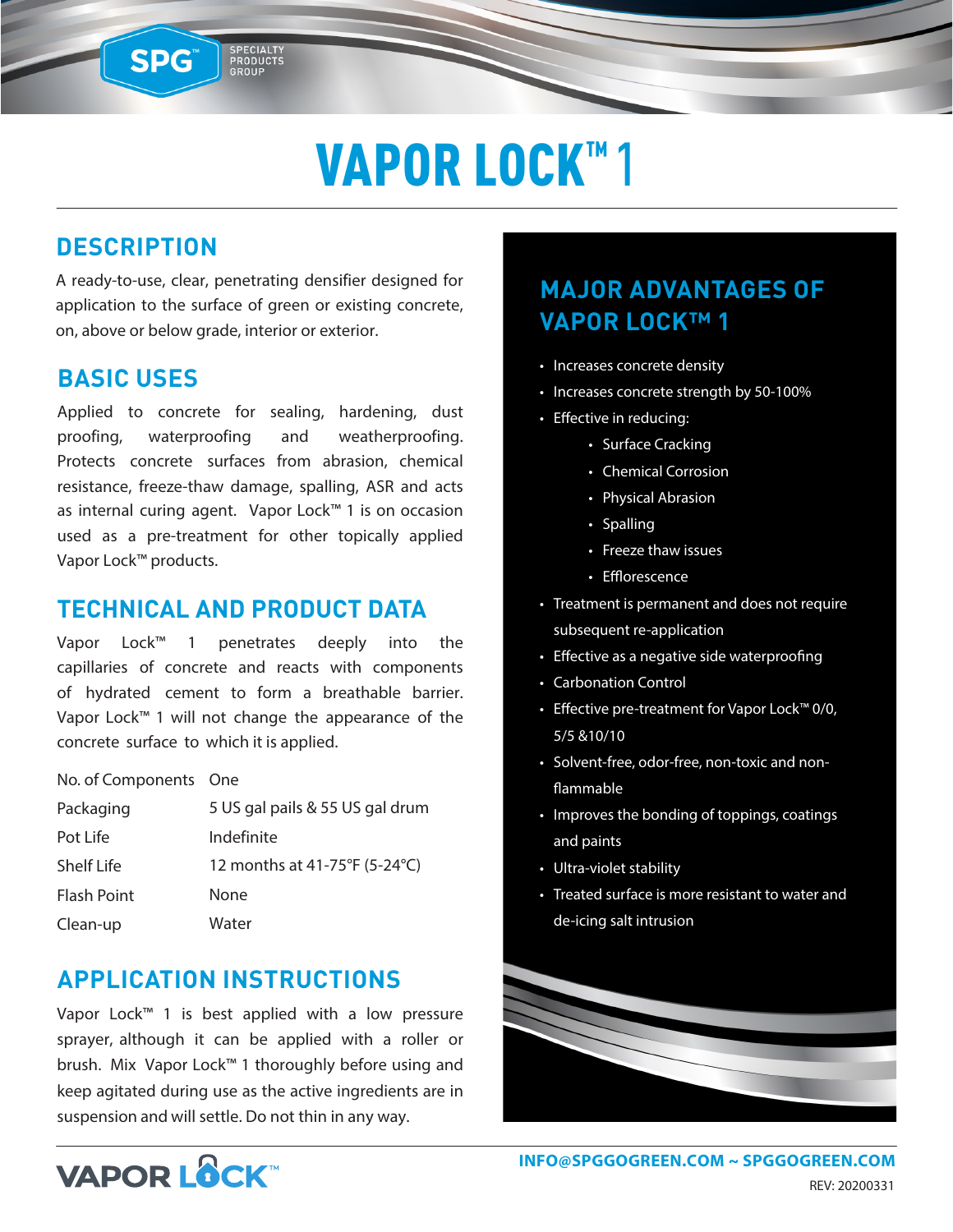# VAPOR LOCK™1

### **APPLICATION INSTRUCTIONS CONTINUED**

SPECIALTY<br>PRODUCTS<br>GROUP

Fresh Concrete - Vapor Lock™ 1 is applied to green concrete as soon as the surface water sheen has disappeared and the concrete can be walked upon. On vertical, formed surfaces, Vapor Lock™ 1 is applied as soon as the forms have been stripped.

Old Concrete - Surfaces to be treated should be swept or brushed clean and then tested for absorption by sprinkling water on them. If the water drops bead up and are not readily absorbed by the concrete, the surface must have been previously coated or oiled and it must therefore be cleaned before Vapor Lock™ 1 application. Vapor Lock™ 1 must be absorbed into the slab to be effective. If the slab is non-absorptive treat with BDE-1001 from SPG.

### **COVERAGE**

SPG™

Vapor Lock™ 1 is normally applied in two light coats, the second as soon as the surface appears to be dry, with each coat averaging between 300 and 400 square feet per gallon  $(7.36$  and 19.8 m<sup>2</sup>/L). If the application is in one coat, coverage should be about 190 square feet per gallon (4.66 m<sup>2</sup>/L). Absorption amounts will vary according to the porosity of the concrete. For a harder surface apply one coat of Vapor Lock™ 1 at the rate of 300 square feet per gallon (7.36 m<sup>2</sup>/L) followed by one coat of Vapor Lock™ 0/0 at the rate of 300 square feet per gallon (7.36 m<sup>2</sup>/L). For chemical hardening, for very porous concrete, or to maximize resistance to stains or mild acids apply a 2nd coat of Vapor Lock™ 0/0 until the surface is saturated. The surface will show a light sheen when saturation is reached. A blooming or whitish deposit sometimes forms on the surface if ponded areas are left to dry. To avoid this blooming effect make sure that Vapor Lock™ is not allowed to pond on the surface or flush the surface with clear water 30 to 45 minutes after application to remove any ponding residue. If residue remains after drying, brush with a stiff broom and dilute with Vapor Lock™ 1 to remove if necessary.

#### **SPECIAL HANDLING**

Do not spray or allow overspray on glass or aluminum, as it causes etching. Any compound sprayed on glass or aluminum should be immediately rinsed off. Do not allow the product to puddle or allow water to stand on the surface immediately after application, as it can leave a residue that is difficult to remove. Rinse thoroughly after application whenever possible and use lighter coats if necessary. If difficult residue is formed, try scrubbing with a stiff brush and water pressure, and if necessary, dilute the residue with more Vapor Lock™ 1. Tilt up slabs or other preformed units treated with Vapor Lock™ 1 and stacked in contact with one another may be bonded together unless a bond breaker is applied, after the Vapor Lock™ 1, over the surfaces touching each other, contact Manufacturer for recommendation. Vapor Lock™ 1 should not be applied when ambient temperature is at or below freezing. Vapor Lock™ 1 should not be applied where rain or other water is running over the surface or while there are puddles of water on the surface or when rain is imminent.

Do not allow Vapor Lock™ 1 to freeze and do not use any Vapor Lock™ that has been previously frozen.